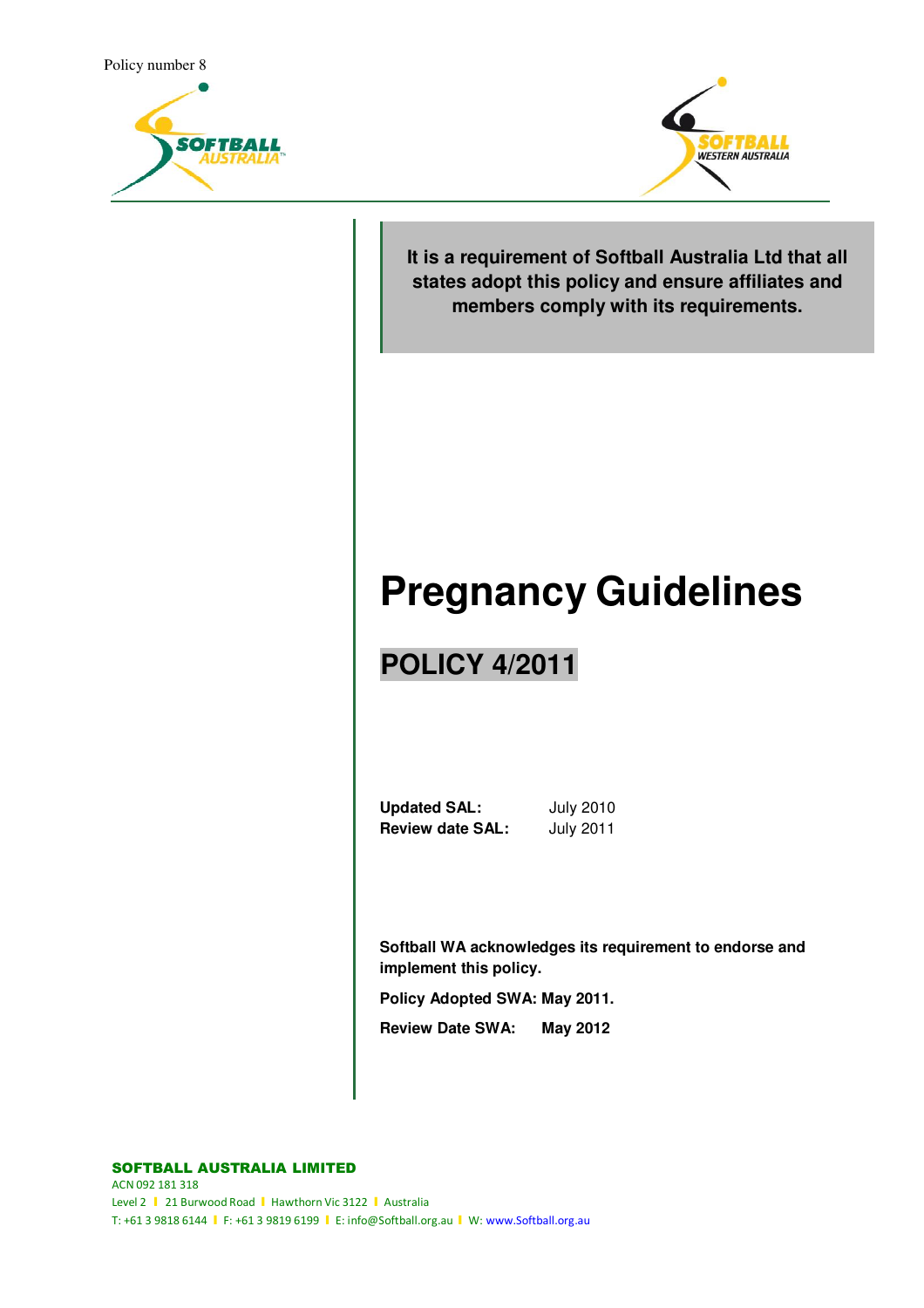Policy number 8





### **Table of contents**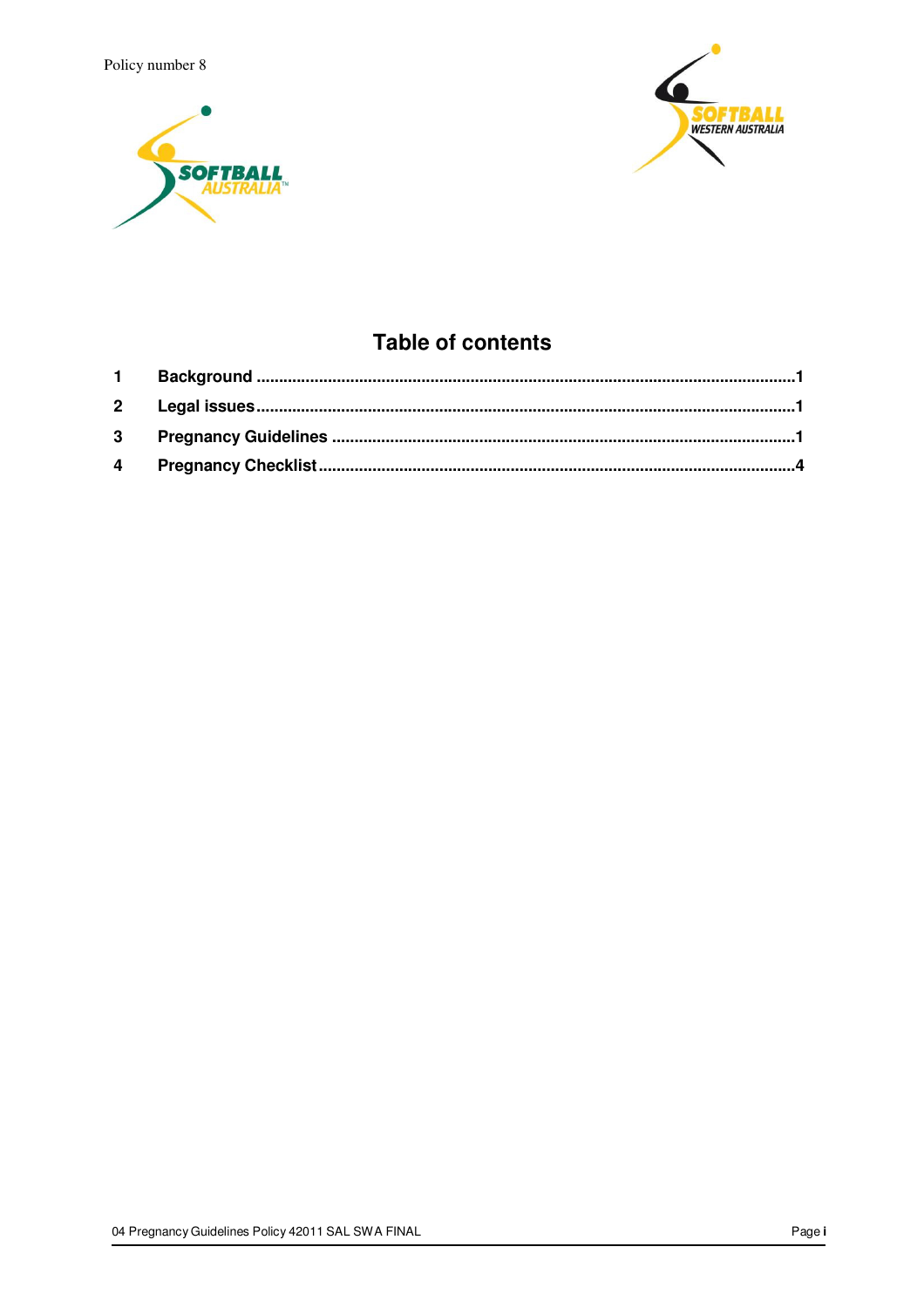



#### **1 Background**

- 1.1 Softball Australia (**SAL**) does not prohibit pregnant players and officials from participating in national championships, national teams and other SAL activities.
- 1.2 We do however require players and officials to notify us when they become aware they are pregnant. On receipt of this notification we retain the right to take appropriate action, having regard to the Australian Sports Commission Guidelines on Pregnancy and Sport (**ASC Guidelines)** and the SAL Member Protection Policy.
- 1.3 These Pregnancy Guidelines, prepared with the support of Lander & Rogers Lawyers, will assist SAL, and our Member States, Associations and Clubs manage issues involving pregnancy.

#### **2 Legal issues**

- 2.1 Whilst the ASC Guidelines are not definitive or prescriptive, they do support the position that a pregnant player or official should be given the opportunity to decide for herself, in consultation with her medical advisers, whether or not to participate whilst pregnant. This position is advocated by the ASC on the basis of current medical evidence and legal advice as to the risks and potential liability surrounding the issue.
- 2.2 Further, in weighing the negligence and discrimination considerations the following factors are relevant:
	- The number of potential actions under discrimination legislation is likely to be higher than potential actions in negligence
	- An action under discrimination legislation is likely to be successful
	- It is less likely that a plaintiff will prove all four elements of negligence against a sporting organisation
	- There is unlikely to be insurance cover for compensatory awards for deliberate breaches of discrimination legislation, which means that the sporting organisation bears the full extent of that cost
	- There is likely to be insurance for a negligence action, for the premium and any excess. with the result that the sporting organisation will only be liable
- 2.3 It should be noted that the inclusion of a player or an official in a team continues to be governed by the relevant SAL, Member State, Association or Club team agreement (if any) and selection policy (if any). As such, if a player or official is not excluded on the basis of her pregnancy, SAL, the Member State, Association or Club retains the right to not select her on the basis of its discretion contained within the team agreement and selection policy.

#### **3 Pregnancy Guidelines**

3.1 It is recommended that pregnant players and officials not be excluded from participating, but rather the attached Checklist of issues be considered prior to and upon notification of pregnancy by a player or official.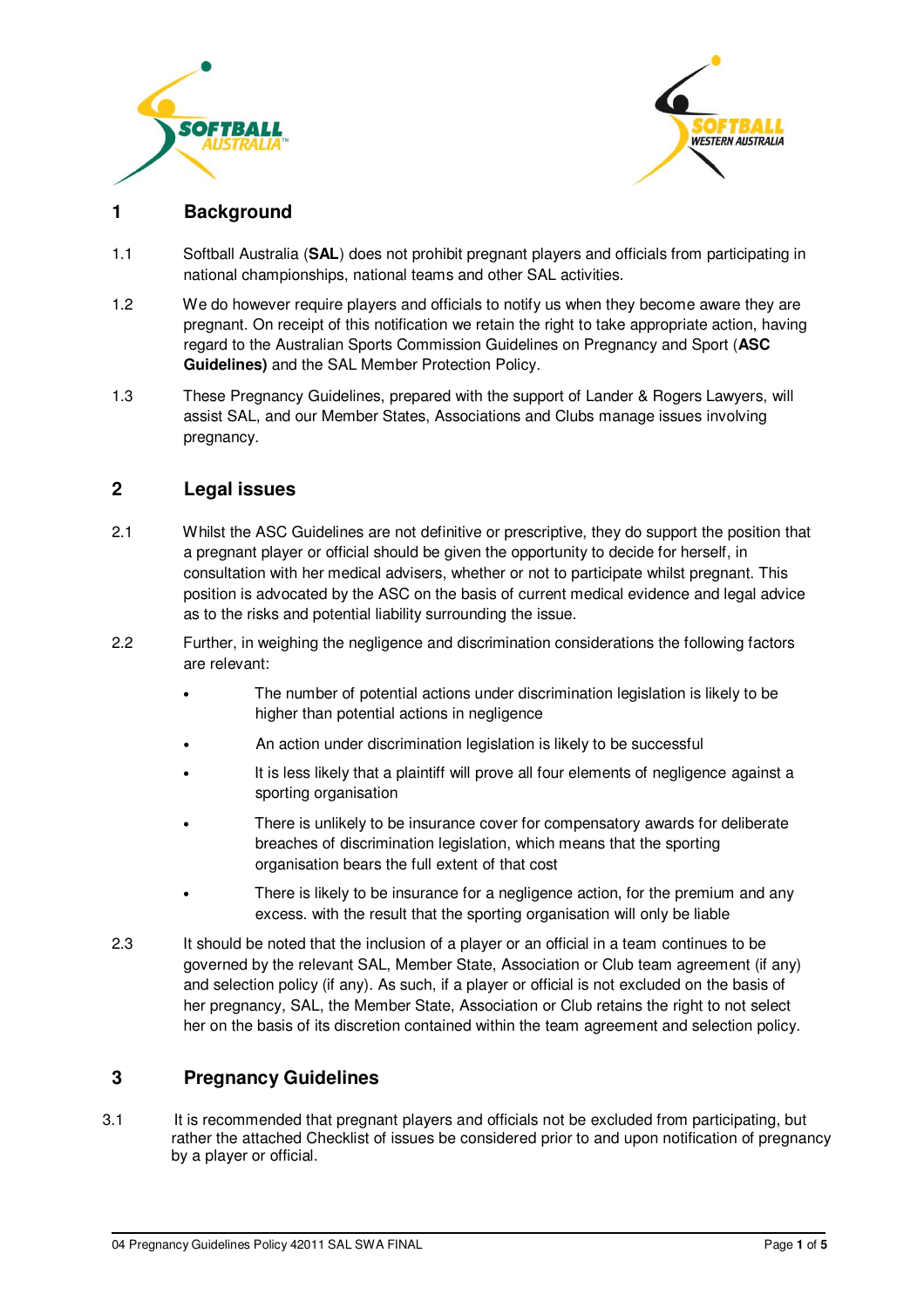



3.2 The attached Checklist has been developed in accordance with the ASC Guidelines which suggest that sporting organisations may owe a duty of care to pregnant players or officials to advise them that:

- Continued participation in the particular sport during pregnancy poses theoretical risks to them and to their unborn child
	- They should seek advice from an appropriately qualified medical practitioner as to:
		- The risks involved in participating in that particular sport while pregnant
		- Whether it is safe for them to continue participating in that sport while pregnant and, if so, for how long they should continue to participate.
- 3.3 This obligation can be best dealt with by a clear statement to this effect being:
	- Included in the team agreement, registration forms or such similar document
	- Displayed in a prominent place where pregnant players and officials are likely to see it.
- 3.4 This obligation does not require SAL, Member States, Associations and Clubs to provide advice or issue guidelines as to the health risks of continued participation in Softball. Indeed, providing advice or issuing guidelines of this type is potentially dangerous, as provider of advice then become potentially liable for their correctness.
- 3.5 From a risk management point of view, the advice given to the pregnant player or official ought to be given by their own doctor, and not by a SAL, Member State, Association or Club doctor. The latter should not certify a pregnant player or official as being fit to participate. This certification should be given by the player's or official's own doctor, for whose actions SAL, the Member State, Association or Club is not vicariously liable.
- 3.6 If the player or official obtains advice from an appropriately qualified medical practitioner, she can make an informed decision on medical grounds as to whether she continues to participate and, if so, for how long.
- 3.7 In addition, the following risk management strategies should be considered by SAL, the Member States, Associations or Clubs to minimise exposure to liability:
	- Securing appropriate indemnities and/or releases from players or officials
	- Taking out appropriate insurances. SAL, Member States, Associations and Clubs should review their insurance policies to ascertain whether cover extends to claims which are made by a pregnant player or official or her child. The amount of insurance cover should also be checked to ensure it is sufficient to cover a claim of a child injured in uterus.
- 3.8 SAL, Member States, Associations and Clubs should ensure that team agreements and registration forms include a release and indemnity from players or officials. The indemnity should include any claim for injury which is subsequently made by the then unborn child of a pregnant player or official. Note however, the value of such indemnity will depend on the financial status of the player or official. It is preferable to include the indemnity in current team agreements and/or registration forms, rather than seek to obtain an indemnity from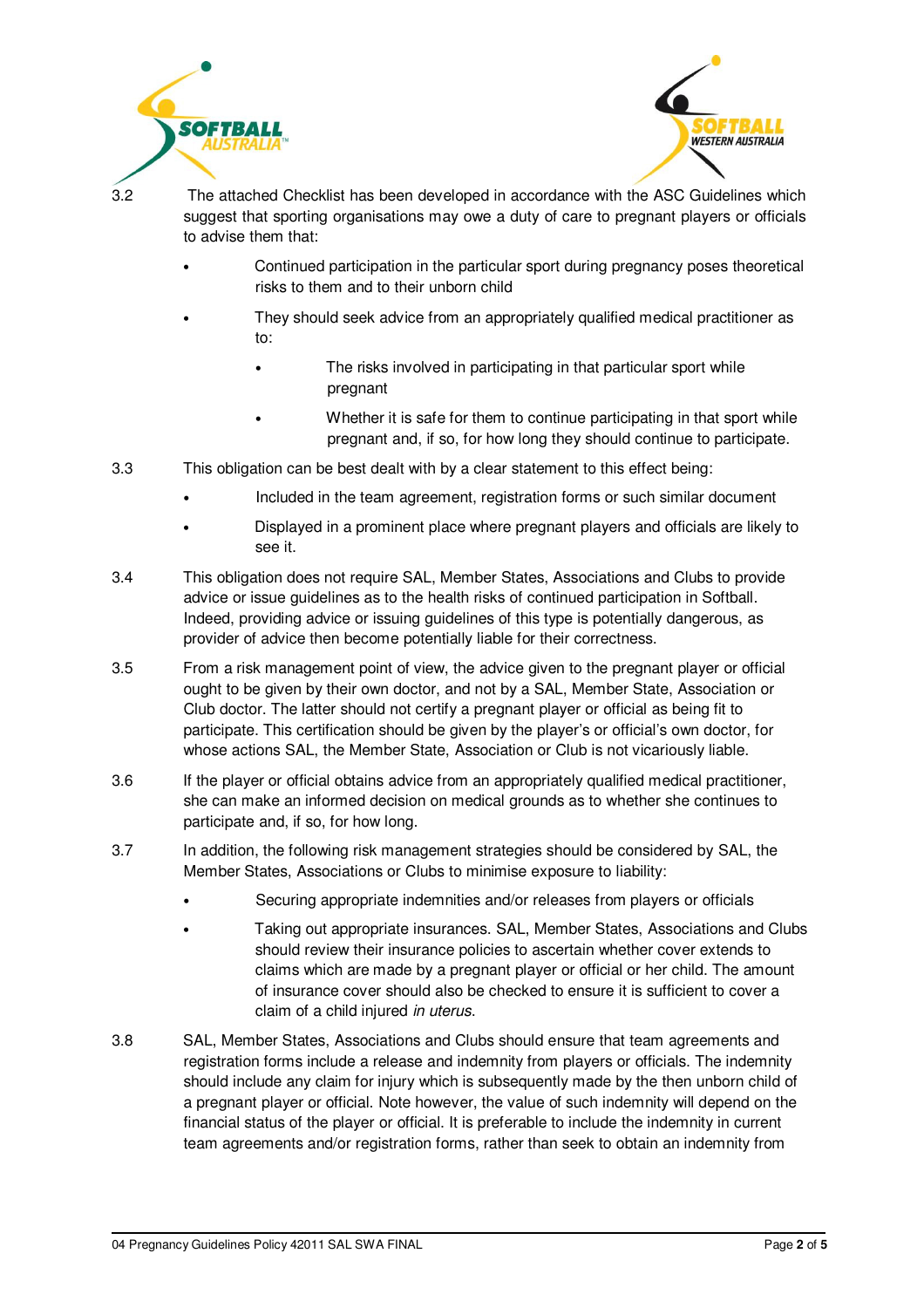



the player or official upon notification of pregnancy, as the request may in itself constitute discrimination.

3.9 In certain circumstances, an additional duty may be imposed on SAL, or a Member State, Association or Club. This may arise where SAL, the Member State, Association or Club is aware or should be aware that the pregnant player or official either has not obtained appropriate medical advice or is ignoring such medical advice. In such cases, there may be a duty on SAL, the Member State, Association or Club to take positive steps to protect both the mother and the unborn child. These positive steps may include:

- Arranging for the mother to see an appropriately qualified medical expert
- Counselling the mother to cease participating of her own accord, or out of regard to the unborn child.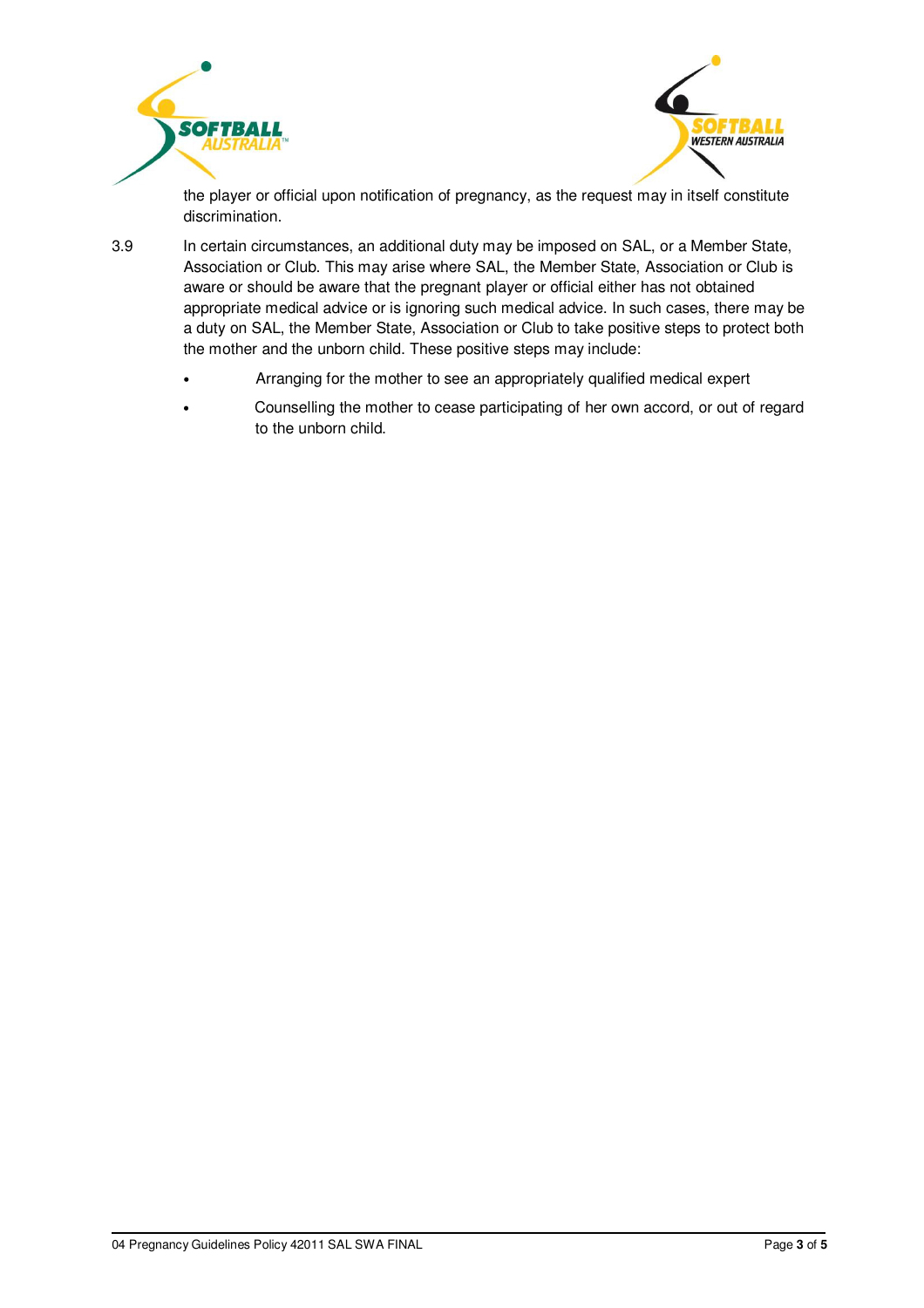



#### **4 Pregnancy Checklist**

- 4.1 This Checklist outlines the factors which should be considered by SAL, Member States, Associations and Clubs in relation to pregnant players and officials.
- 4.2 SAL supports the position that a pregnant player or official should be given the opportunity to decide for herself, in consultation with her medical advisers, whether or not to participate whilst pregnant.
- 4.3 SAL has formed this position in light of the ASC Guidelines and on the basis of current medical evidence and legal advice as to the risks of injury and potential liability surrounding the issue.

|              | <b>Prior to Notification</b>                                                                                                                                                                                                                                                                                                                                                                      | Yes | <b>No</b> |
|--------------|---------------------------------------------------------------------------------------------------------------------------------------------------------------------------------------------------------------------------------------------------------------------------------------------------------------------------------------------------------------------------------------------------|-----|-----------|
| 1            | Is there an obligation in team agreements, player registrations or the like for the<br>player or official to notify SAL, the Member State, Association or Club that they<br>are pregnant?                                                                                                                                                                                                         |     |           |
|              | For example:                                                                                                                                                                                                                                                                                                                                                                                      |     |           |
|              | A player, team official or umpire must notify Bunbury & Districts<br>Softball Association Inc Secretary of the fact that she is pregnant<br>immediately upon becoming aware of such circumstance.                                                                                                                                                                                                 |     |           |
|              | Upon receipt of a notification, Bunbury & Districts Softball Association<br>Inc will consider what further action (if any) should be taken in respect<br>of the participation of the player, official or umpire in accordance with<br>the ASC Guidelines                                                                                                                                          |     |           |
| $\mathbf{2}$ | Has SAL, the Member State, Association or Club advised players and officials<br>that continued participation in Softball during pregnancy poses theoretical risks<br>to them and to their unborn child?                                                                                                                                                                                           |     |           |
| 3            | Has SAL, the Member State, Association or Club suggested that pregnant<br>players and officials seek advice from an appropriately qualified medical<br>practitioner as to:<br>The risks involved in participating in Softball while pregnant<br>Whether it is safe for them to continue participating in Softball while<br>pregnant and, if so, for how long they should continue to participate. |     |           |
| 4            | Has SAL, the Member State, Association or Club reserved the right to request<br>from the player or official evidence that she has obtained medical advice in<br>respect of her participation whilst pregnant (note this does not refer to the<br>substance of the medical advice as such information is confidential and subject<br>to privacy considerations)?                                   |     |           |